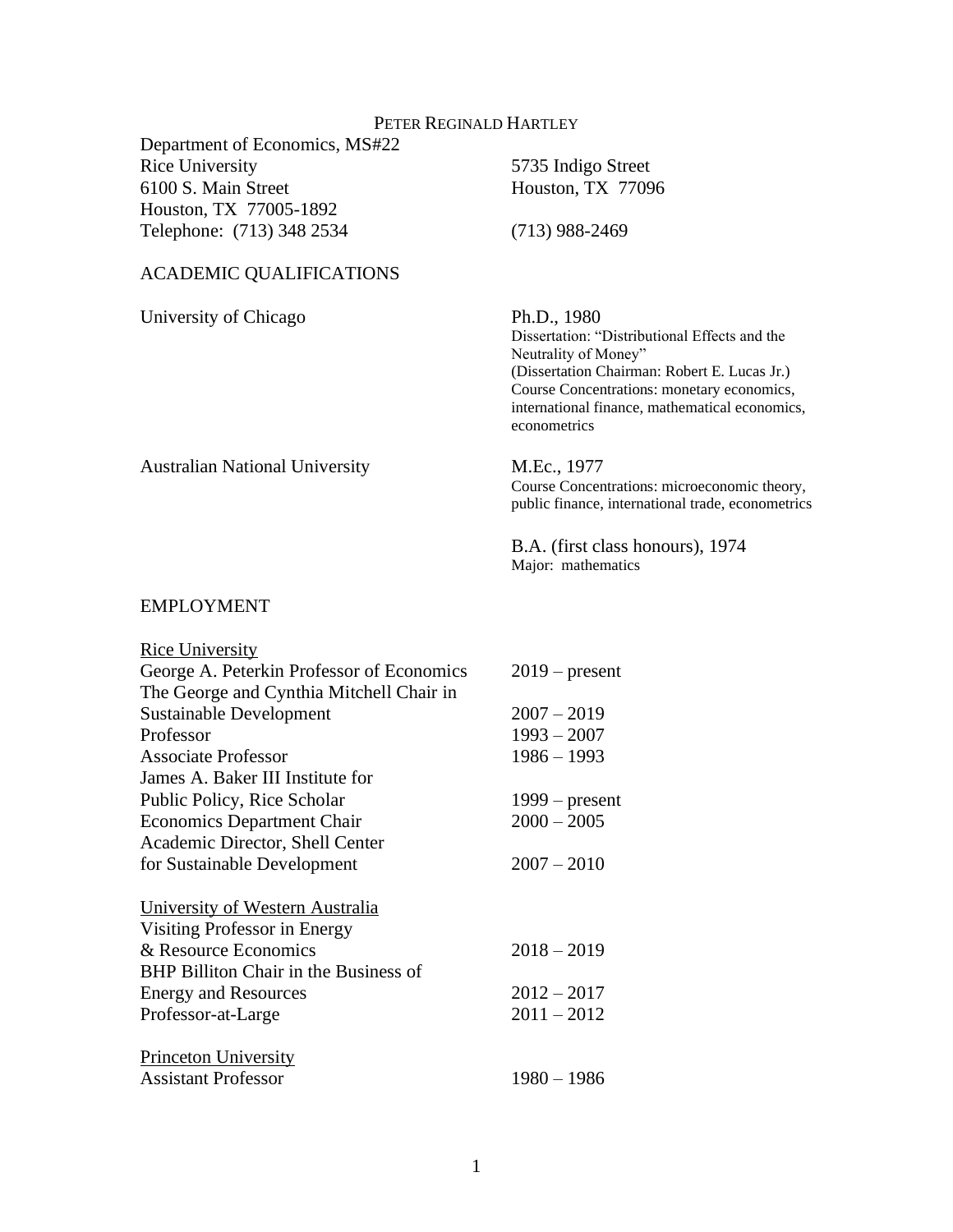| University of Melbourne                                           |                                                                                                                                                                                                                                                                        |
|-------------------------------------------------------------------|------------------------------------------------------------------------------------------------------------------------------------------------------------------------------------------------------------------------------------------------------------------------|
| <b>Visiting Professor</b>                                         | 1996 - 1997                                                                                                                                                                                                                                                            |
| <b>Australian National University</b>                             |                                                                                                                                                                                                                                                                        |
| <b>Visiting Professor</b>                                         | $1992 - 1995$                                                                                                                                                                                                                                                          |
| <b>Tasman Institute, Melbourne</b>                                |                                                                                                                                                                                                                                                                        |
| <b>Executive Director</b>                                         | $1996 - 1997$                                                                                                                                                                                                                                                          |
| <b>Visiting Professorial Fellow</b>                               | $1990 - 1992$                                                                                                                                                                                                                                                          |
| <b>Monash University, Melbourne</b>                               |                                                                                                                                                                                                                                                                        |
| <b>Visiting Professorial Fellow</b>                               |                                                                                                                                                                                                                                                                        |
| <b>Centre of Policy Studies</b>                                   | $1987 - 1989$                                                                                                                                                                                                                                                          |
| <b>Visiting Senior Research Fellow</b>                            |                                                                                                                                                                                                                                                                        |
| <b>Centre of Policy Studies</b>                                   | $1980 - 1986$                                                                                                                                                                                                                                                          |
| Government of Australia, Department of Prime Minister and Cabinet |                                                                                                                                                                                                                                                                        |
| <b>Economic Division</b>                                          | $1976 - 1977$                                                                                                                                                                                                                                                          |
| <b>Priorities Review Staff</b>                                    | $1975 - 1976$                                                                                                                                                                                                                                                          |
| <b>TEACHING EXPERIENCE</b>                                        |                                                                                                                                                                                                                                                                        |
| Graduate Level:                                                   | energy and resource economics,<br>microeconomics, dynamic optimization,<br>macroeconomics, monetary economics,<br>mathematical economics, economic policy,<br>international finance, time series econometrics,<br>applied econometrics, executive corporate<br>finance |
| Undergraduate Level:                                              | corporate finance, environmental<br>economics, microeconomic analysis under<br>uncertainty, intermediate macroeconomics,<br>public finance, introductory econometrics                                                                                                  |
| <b>DECEIP</b>                                                     |                                                                                                                                                                                                                                                                        |

## RESEARCH

# Refereed Articles:

"The Marginal Cost of Electricity Supply in Victoria", joint with C.D. Trengove, *The Economic Record*, 60, 340-355, 1984.

"Cheap Resources into Expensive Energy", *Institute of Public Affairs Review*, 37, No. 4, 160-164, 1984.

"Who Benefits from Public Utilities?", joint with C.D. Trengove, *The Economic Record*, 163-179, June 1986.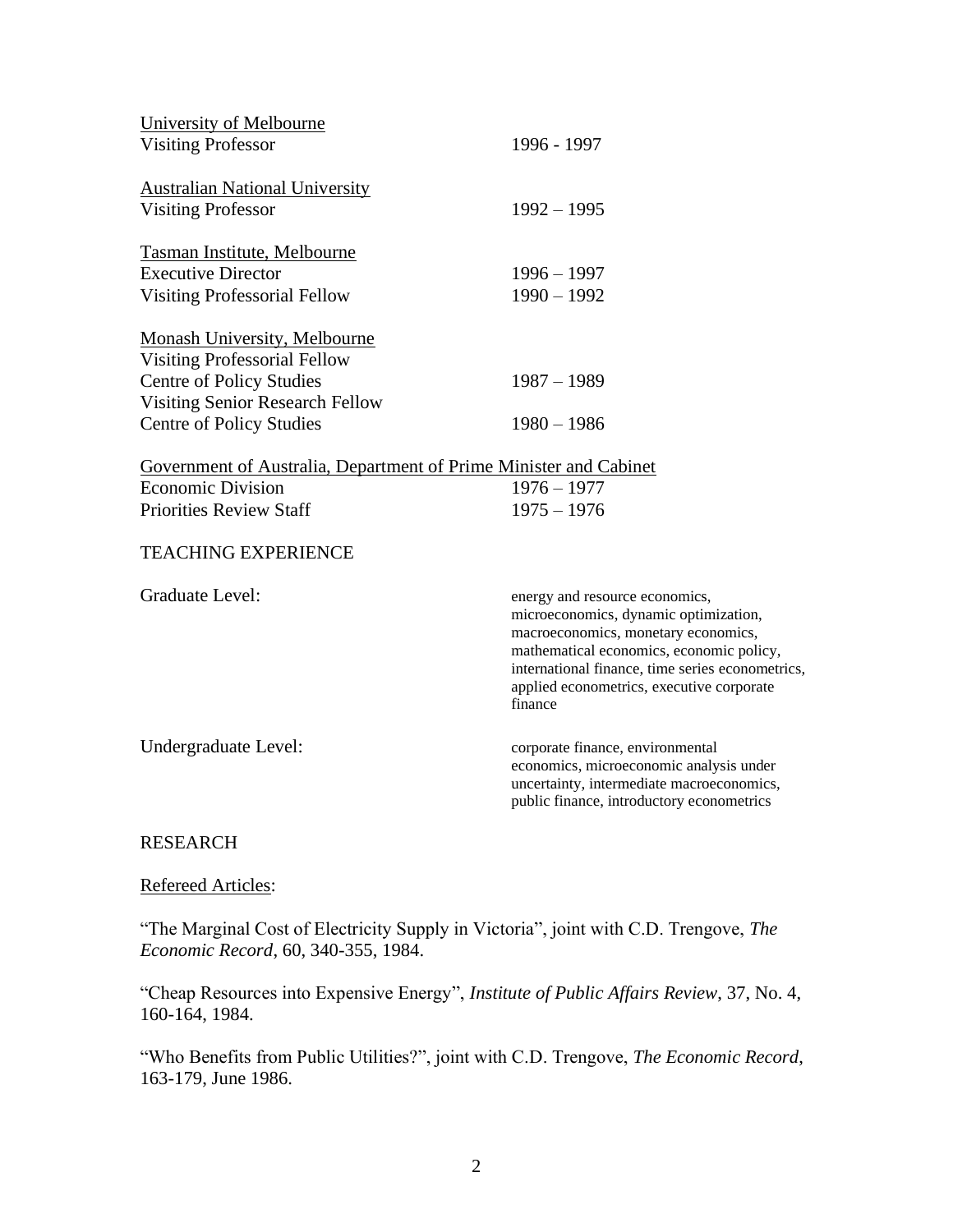"Portfolio Theory and Foreign Investment - the Role of Non-marketed Assets," *The Economic Record*, 286-295, September 1986.

"The Liquidity Services of Money", *International Economic Review*, 1–24, vol 29 (1) February, 1988

"Real Interest Rates and Home Goods: A Two-Period Model", joint with A.S. Kyle, *The Economic Record*, 168-177, September 1988.

"Equilibrium in an Industry with Moderate Investment Economies of Scale", joint with A.S. Kyle, *The Economic Journal*, 392-407, June 1989.

"Criminal Choice: An Economic View of Life Outside the Law", joint with Cathy L. Buchanan, *Policy*, December 1989.

"Wage Differentials and Asymmetric Mobility", joint with Diana Strassmann, *The Social Science Journal*, 159-180, vol 27(2), 1990.

"East-West Airlines Sydney-Melbourne Service: Market Expansion or Demand Diversion?", joint with C. D. Trengove, *The Economic Record*, vol 66 (194), 203-220, September 1990. Chosen as the best paper published in The Economic Record in 1990.

"Hoarding in General Equilibrium", *Economica*, 467-483, vol 57 (228) November, 1990

"Inside Money and Monetary Neutrality", joint with Carl E. Walsh, *Journal of Macroeconomics*, 395-416, Vol 13(3), Summer 1991.

"A Generalized Method of Moments Approach to Estimating a Structural Vector Autoregression", joint with Carl E. Walsh, *Journal of Macroeconomics*, 199-232, Vol 14(2), Spring 1992.

"The Tariff: An Expensive but Hidden Subsidy," *Policy* (Summer 1992/93), 55-56.

"Interest Rates in a Credit Constrained Economy", *International Economic Review*, February 1994, Vol 35, No. 1, 23-60.

"Consumer Rationality and Credit Cards", joint with Dagobert L. Brito, *Journal of Political Economy*, April 1995, 400-433.

"Value function approximation in the presence of uncertainty and inequality constraints: An application to the demand for credit cards", *Journal of Economic Dynamics and Control*, Vol 20, 1996, 63-92.

"Defects of the Comparative Negligence Standard," joint with Dagobert L. Brito, *Agenda*, Volume 3, number 4, 1996, 449-458.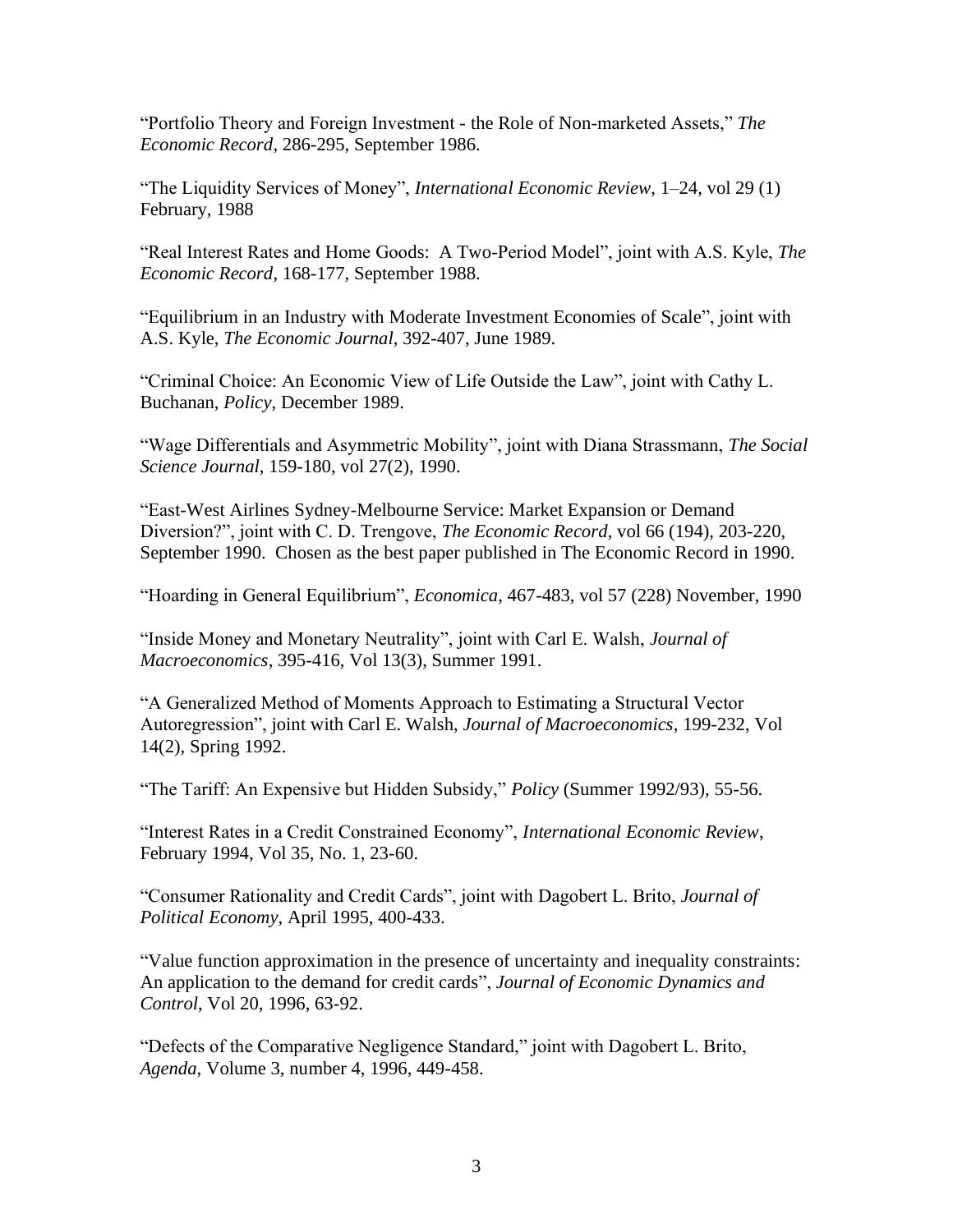"Inside Money as a Source of Investment Finance", *Journal of Money, Credit and Banking*, vol 30 (2, May, 1998): 193–217.

"Reform of the Electricity Supply Industry", *Economia Mexicana*, vol VIII, (1, 1999), 45-90,

"A Model of Optimal Dynamic Oil Extraction: Evidence from a Large Middle Eastern Oil Field," with Robin C. Sickles, Baker Institute, Rice University, *Journal of Productivity Analysis*, 2001:59-71

"Coherent probability from incoherent judgment", joint with Daniel Osherson, David Lane and Richard R. Batsell, *Journal of Experimental Psychology: Applied*, Vol 7 (1), 2001: 3 - 12.

"Controlling Carbon Dioxide: An Analysis of Competing Marginal Effects" *International Association of Energy Economists Newsletter*, Fourth Quarter, 2001, 26-29

"Macroeconomic fluctuations: Demand or supply, permanent or temporary?" with Joseph A. Whitt, Jr. *European Economic Review*, volume 47 no. 1 (February 2003), pp. 61-94.

"Economic Issues of Natural Gas Trade in Northeast Asia: Political Bridges and Economic Advantages", joint with Amy Myers Jaffe, Kenneth Medlock III, *Joint U.S. - Korea Academic Studie*s, vol 16, 2006: 37 60

"Expectations and the Evolving World Gas Market," joint with Dagobert Brito, *The Energy Journal*, 28(1) January 2007, pp 1–24.

"A Model of the Operation and Development of a National Oil Company," joint with Kenneth Medlock III, *Energy Economics,* 30(5) September 2008, pp 2459-2485.

"The Relationship between Crude Oil and Natural Gas Prices," joint with Jennifer Rosthal and Kenneth Medlock III, *The Energy Journal*, 29(3) June 2008, pp 47–65.

"Optimal Dynamic Production from a Large Oil Field in Saudi Arabia," joint with Jack Gao and Robin Sickles, *Empirical Economics*, 2008

"Potential Futures for Russian Natural Gas Exports," joint with Kenneth Medlock III, *The Energy Journal*, 2009 Special Issue, 73–95.

"Empirical Evidence on the Operational Efficiency of National Oil Companies," joint with Stacy Eller and Kenneth Medlock III, *Empirical Economics*, 2011, 40 (3): 623-643

*"*Changes in the Operational Efficiency of National Oil Companies", joint with Kenneth Medlock III, *The Energy Journal*, 2013, 34 (2): 27–57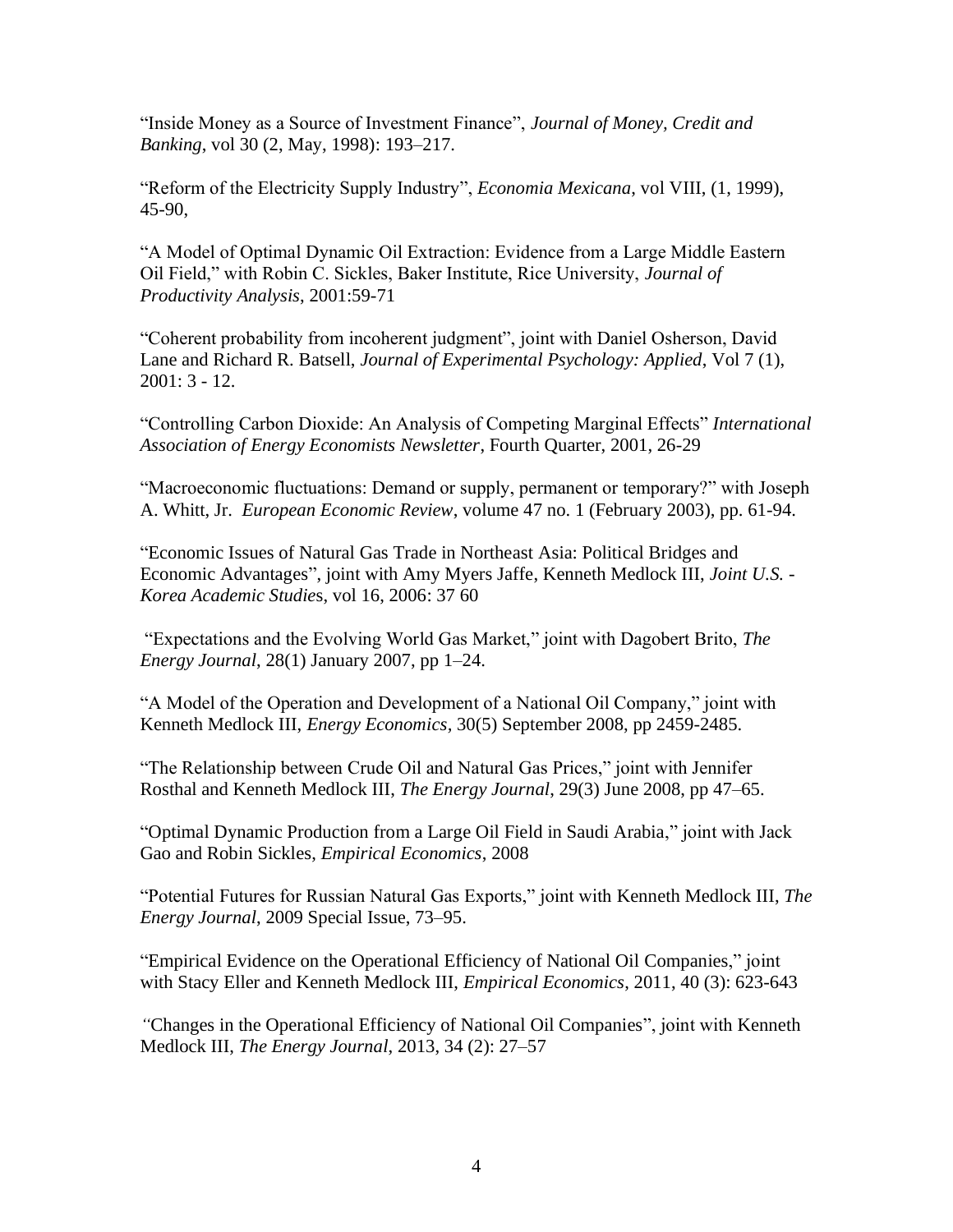"The Relationship between Crude Oil and Natural Gas Prices: The Role of the Exchange Rate", joint with Kenneth B. Medlock III, *The Energy Journal*, 2014, 35 (2): 25–44

"The Future of Long-term LNG Contracts," *The Energy Journal*, 2015, 36(3): 209–233, Campbell Watkins award for the best paper published in *The Energy Journal* in 2015

"Local Employment Impacts of Competing Energy Sources: the Case of Shale Gas Production and Wind Generation in Texas," joint with Kenneth B. Medlock III, Ted Temzelides and Xinya Zhang, *Energy Economics* 49 (May, 2015): 610–619

"Energy Sector Innovation and Growth: An Optimal Energy Crisis", joint with Kenneth B. Medlock III, Ted Temzelides and Xinya Zhang, *The Energy Journal*, 2016, 37(1): 233–258

"The Valley of Death for New Energy Technologies," joint with Kenneth B. Medlock III, *The Energy Journal*, 2017, 38(3): 33–61

"Employment Impacts of Upstream Oil and Gas Investment in the United States," joint with Mark Agerton, Kenneth B. Medlock III and Ted Temzelides, *Energy Economics*, 2017, 62(2): 171–180

"Asian Spot Prices for LNG and other Energy Commodities" joint with Yihui Lan and Abdullahi Alim, *The Energy Journal*, 2018, 39(1): 95–113

"The cost of displacing fossil fuels: Some evidence from Texas", *The Energy Journal* 2018, 39(2): 219–244

"Electricity Reform and Retail Pricing in Texas" joint with Kenneth B. Medlock III and Olivera Jankovska, *Energy Economics* 2019, 40(May): 1–11

"Western Australia's Domestic Gas Reservation Policy: Modelling the economic impact with a CGE approach," joint with Kelly Neill, Rod Tyers and Philip Adams, *Economic Record* 2019, 95(308): 90–113

Complete working papers

"Multiple Volatility Real Options Approach to Investment Decisions under Uncertainty," joint with Atul Chandra and Gopalan M. Nair, under review at *Decision Analysis*

"Exploiting Real Options in LNG Trade," joint with Kenneth B. Medlock III, Rice University, under revision

"Natural Gas Futures Prices: Weather Shocks and Storage Surprises," joint with Yanting Chen and Yihui Lan, University of Western Australia, under revision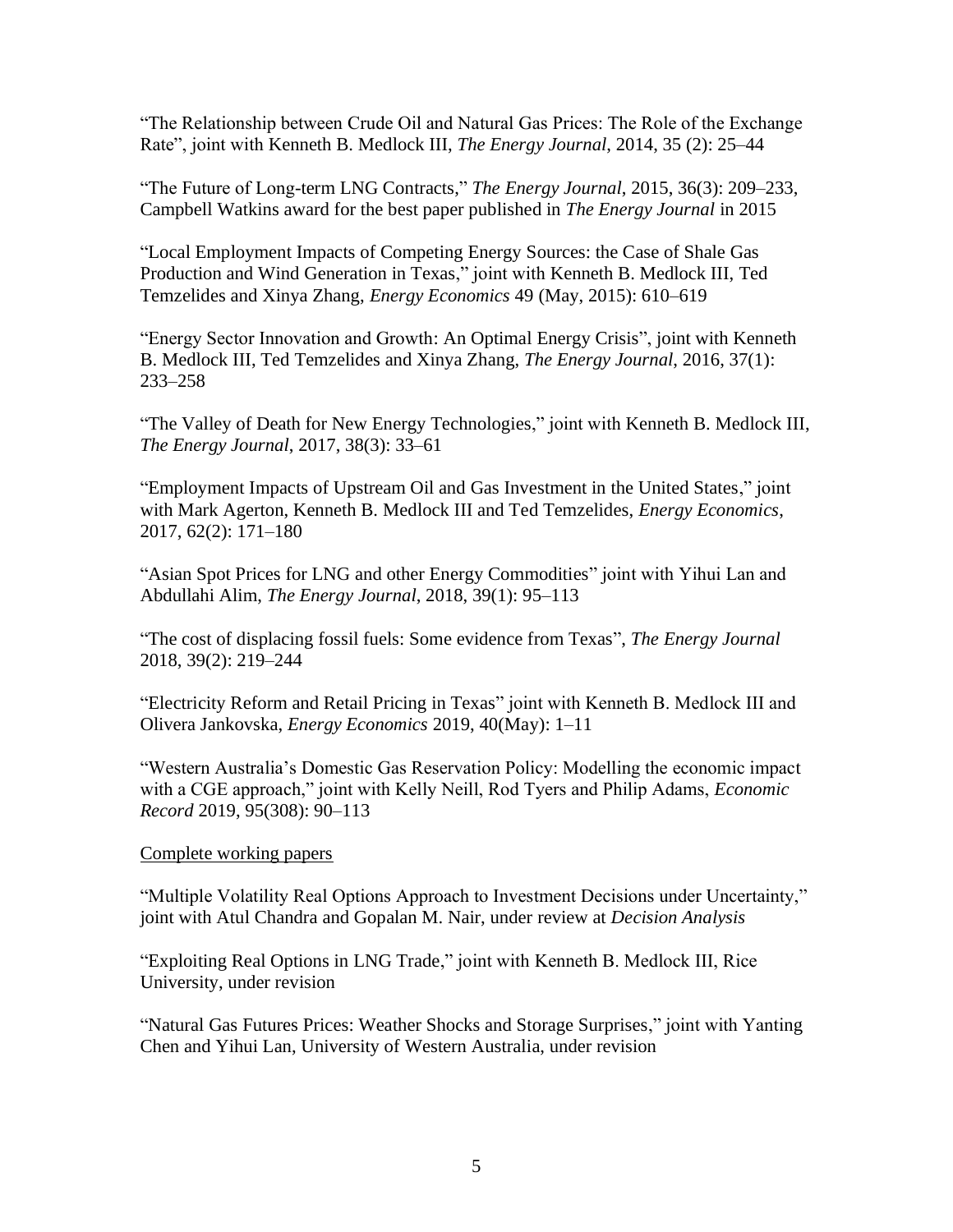#### Draft working papers

"Stochastic multiple equilibriums in the world oil market," joint with Kenneth B. Medlock III and Mark Finley, Rice University

"Compound multiple volatility real options approach to investment decisions under uncertainty," joint with Atul Chandra and Gopalan M. Nair, University of Western Australia

"Levered multiple volatility real options approach to investment decisions," joint with Atul Chandra and Gopalan M. Nair, University of Western Australia

"Multiple volatility real option games approach for simultaneous investment decisions," joint with Atul Chandra and Gopalan M. Nair, University of Western Australia

"Costing Wind Power in Western Australia," joint with Paul Crompton, University of Western Australia

"The Impact of Household Solar PV in Western Australia," joint with Madison Ann Pigliardo and Paul Crompton, University of Western Australia

## Books:

*Criminal Choice: The Economic Theory of Crime and its Implications for Crime Control*, with Cathy L. Buchanan, Sydney: Centre for Independent Studies, 1992.

*The Economic Theory of Crime and Crime in New Zealand*, Wellington: The New Zealand Business Roundtable, 1996.

*Conservation Strategies for New Zealand*, Wellington: The New Zealand Business Roundtable, December, 1997.

*Equity as a Social Goal*, Wellington: The New Zealand Business Roundtable, June, 2000.

*Monetary Arrangements in New Zealand*, Wellington: The New Zealand Business Roundtable, July, 2001.

## Chapters in books:

"Plant Distribution and Individual Plant Photosynthesis", joint with B. R. Trenbath, in *Proceedings of the 4th International Congress on Photosynthesis*, Reading, UK, September, 1977.

"Rational Expectations and the Foreign Exchange Market", in Jacob. A. Frenkel (ed.), *Exchange Rates and International Macroeconomics*, University of Chicago Press, N.B.E.R., 1984.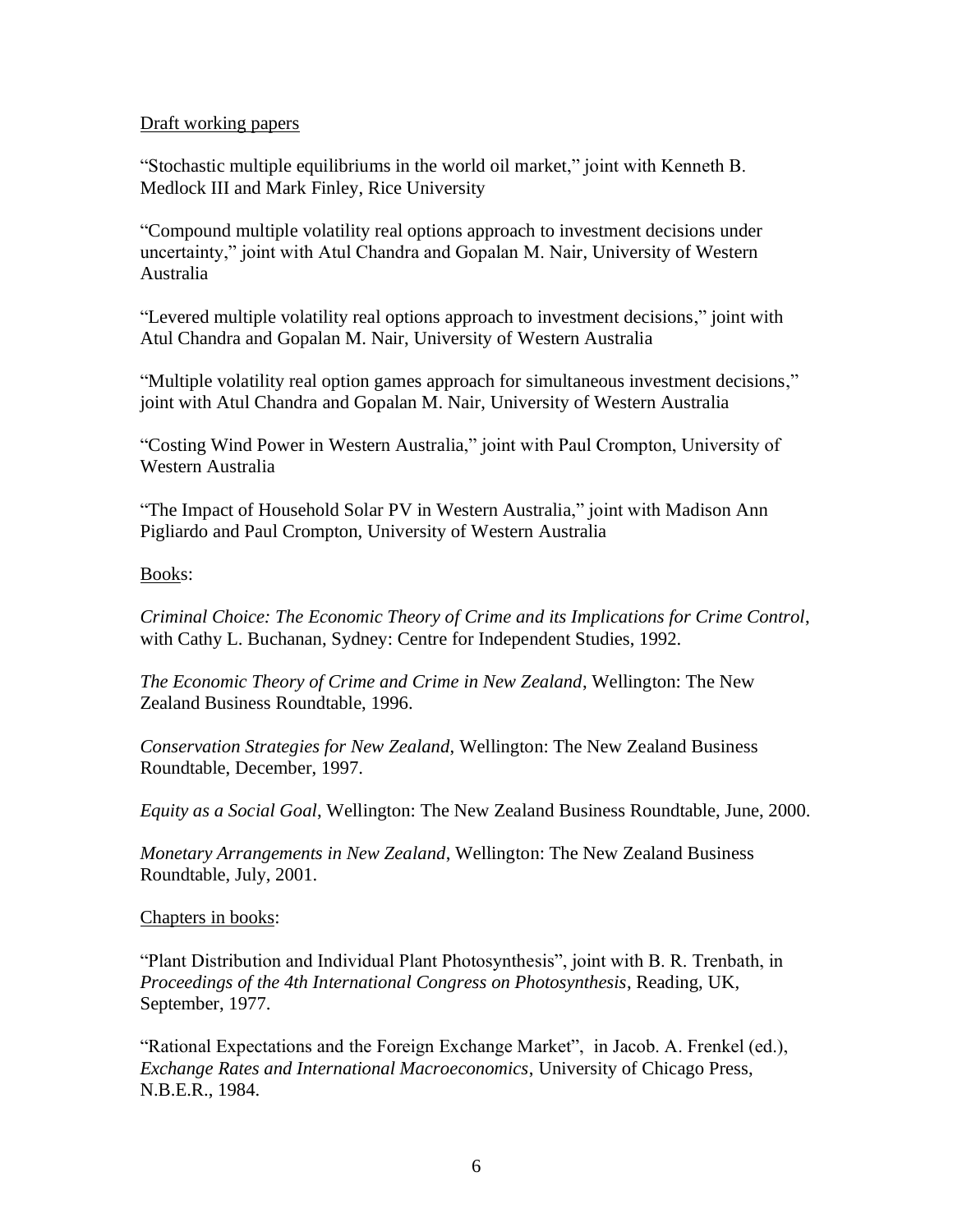"The Economics of Medical Insurance", joint with A.S. Kyle in *Medical Care and Markets*, C.L. Buchanan and E.W. Prior (eds. ), Sydney: Allen and Unwin, 1984.

"Ownership, Diversification and Risk - the Impact of the Mineral Sector" in *The Minerals Sector and the Australian Economy*, M.G. Porter and L.H. Cook (eds.), Sydney: Allen and Unwin, 1984.

"Is the Legislated Telecom Monopoly 'Efficient'?", joint with C.D. Trengove in *Competition and Competitiveness in Telecommunications*, proceedings from a symposium, August 1987.

"Medium term outlook - growth, distribution and the environment", joint with John W. Freebairn and Michael G. Porter, 23-43, *Savings and Productivity: Incentives for the 1990's*, Sydney: Allen and Unwin, 1989

"Monetary policy", joint with Michael G. Porter, 44-72, *Savings and Productivity: Incentives for the 1990's*, Sydney: Allen and Unwin, 1989

"Labour markets", joint with Michael G. Porter, 73-92, *Savings and Productivity: Incentives for the 1990'*s, Sydney: Allen and Unwin, 1989

"An adjusted income tax base system", joint with John W. Freebairn, 117-132, *Savings and Productivity: Incentives for the 1990's*, Sydney: Allen and Unwin, 1989

"Monetary management in Australia", joint with Michael G. Porter, 48-64, *The Good Fight: Essays in honor of Austin Stewart Holmes*, Sydney: Allen and Unwin, 1989

"A Framework for Policy", joint with Alan Moran, Andrew Chisholm and Michael Porter, Chapter 2 in *Markets, Resources and the Environment*, Melbourne: Allen & Unwin, January, 1991.

"A Green Thumb for the Invisible Hand", joint with Michael Porter, in Ian Marsh, ed, *The Environmental Challenge*, Sydney: Longman/Cheshire, 1991.

"Competition Policy in Australia", a comment on remarks by Professor Baxt, Chairman of the Trade Practices Commission, in *The Function and Purpose of Corporate Law*, Melbourne: Tasman Institute, April 1991.

"The Effects of Minimum Wage Laws on the Labour Market", *Proceedings of the H.R. Nicholls Society's XIIIth Conference*, Adelaide, SA, November 13-14, 1992.

"Crime Control in the ACT," chapter joint with Cathy L. Buchanan in *Capital Ideas*, Robert Albon and David Hughes, eds, Canberra: Urban Research Unit, 1993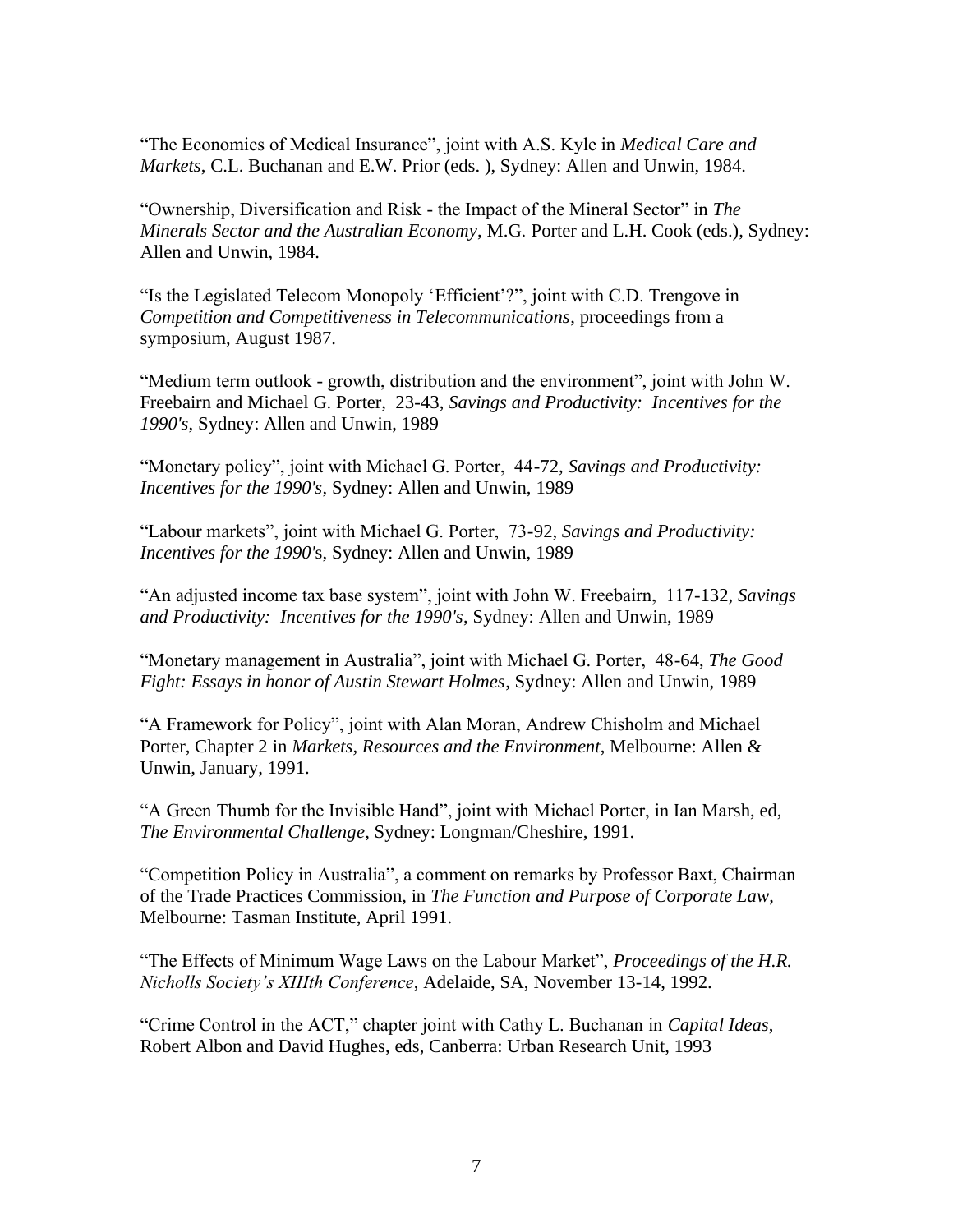"Financial Intermediation," *Business Cycles and Depressions, An Encyclopedia*, David Glasner, ed., New York: Garland Publishing, Inc., 1997: 231-233, with Carl E. Walsh.

"The Baker Institute World Gas Trade Model," joint with Kenneth Medlock III, chapter 11 of *Natural Gas and Geopolitics: From 1970 to 2040*, edited by David Victor, Amy Jaffe and Mark Hayes, Cambridge UK: Cambridge University Press, 2006

"Political and Economic Influences on the Future World Market for Natural Gas," joint with Kenneth Medlock III, chapter 12 of *Natural Gas and Geopolitics: From 1970 to 2040*, edited by David Victor, Amy Jaffe and Mark Hayes, Cambridge UK: Cambridge University Press, 2006

"Climate Change and Energy Security Policies: Are They Really Two Sides of the Same Coin?" Chapter 4, pages 58–65, in Routledge *Handbook on Transitions to Energy and Climate Security*, edited by Robert E. Looney, Abingdon, Oxon; New York, NY: Routledge, 2017

#### Selected non-refereed articles, policy papers, book reviews:

Review of The International Transmission of Inflation, Michael R. Darby and James R. Lothian, eds, in *Journal of International Economic*s, 18, 386-389, 1985.

"Privatisation - Some Lessons from the Public Utilities", *Australian Institute of Public Policy*, Occasional Paper #5, June, 1986 (refereed)

"Financial Intermediation, Monetary Policy and Equilibrium Business Cycles", *Federal Reserve Bank of San Francisco Economic Review*, joint with Carl E. Walsh, 19-29, Fall 1988.

*Forests and Markets*, joint with Terry Anderson, Andrew Chisholm and Michael Porter, a submission to the Resource Assessment Commission Inquiry into the Use of Australia's Native Forests, Melbourne: Tasman Institute Occasional Paper B1, May, 1990.

*Slogans or Policies: A Critique of 'Ecologically Sustainable Development'*, joint with Michael Porter and Andrew Chisholm, Tasman Institute Occasional Paper B3, October, 1990.

*Treasurer Keating's Legacy*, joint with Michael G. Porter, Melbourne: Tasman Institute, Occasional Paper No. B10, July, 1991.

Review of Taking Money Seriously by David Laidler, *Journal of Money Credit and Banking*, 405-408, Vol 24 (3), 1992.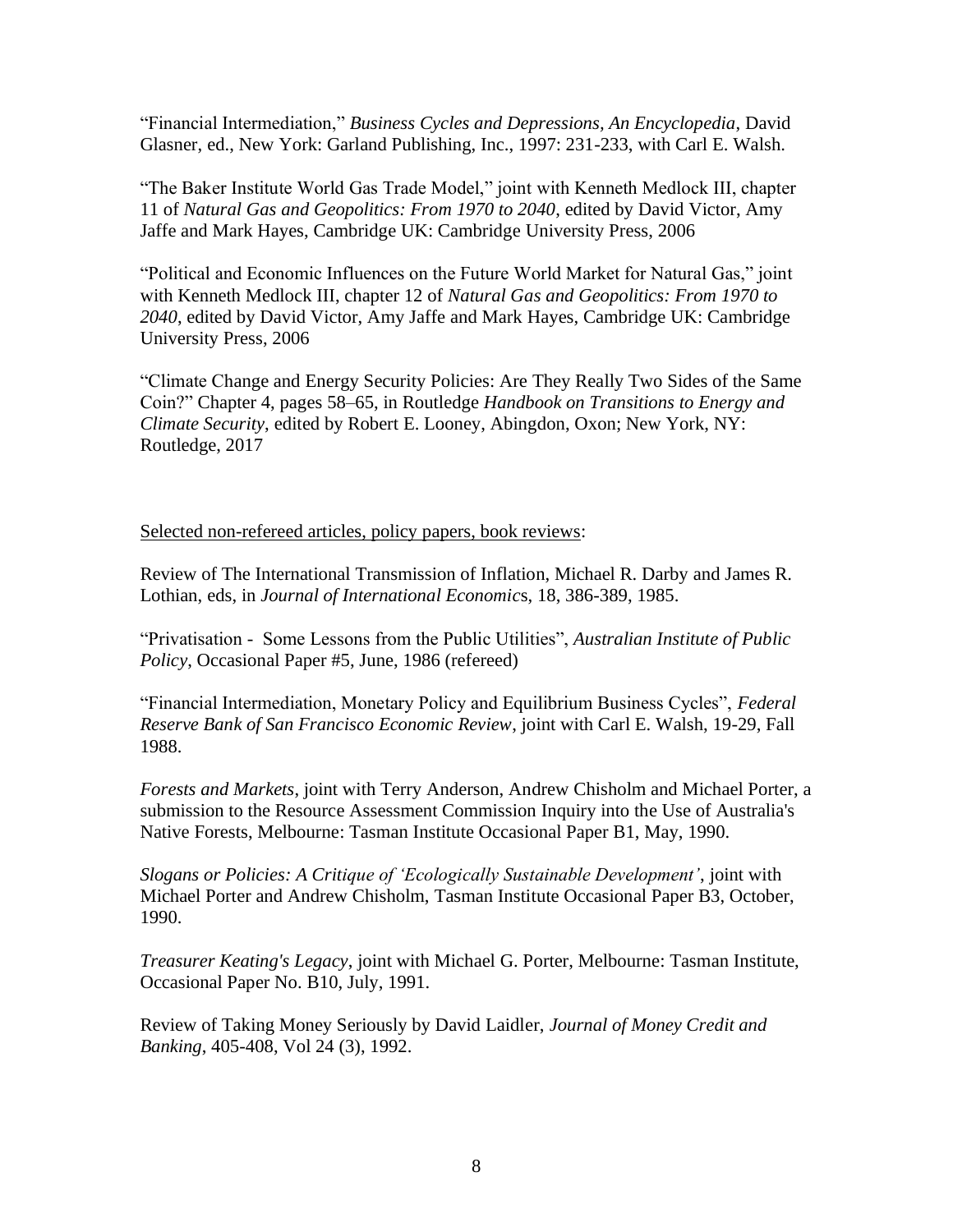"Financial-Real Interactions in an Economy with Inside Money and Credit Constraints", *Economic Modeling Bureau of Australia* conference, Port Douglas, Australia, September 2–5, 1992.

"The Reich Stuff," A review of The Work of Nations– Preparing Ourselves for 21st Century Capitalism by Robert B. Reich, *Policy* (Autumn 1993), 42-44.

*"Rail in Australia – Towards Rolling Privatisation,"* Tasman Institute Conference Paper, joint with Michael Porter and Michael Warby, July, 1996

*"The Keys to Success in Providing Quality Water Services,"* Tasman Institute Conference Paper, joint with Michael Porter, August 1996

*How is Infrastructure Different?*, Melbourne: The Infrastructure Forum, July, 1997.

*Public or Private?*, Melbourne: The Infrastructure Forum, July 1997.

*Unbundle or Integrate?*, Melbourne: The Infrastructure Forum, July, 1997.

*Can International Tradeable Carbon Dioxide Emission Quotas Work?*, Melbourne: APEC Studies Centre, Monash University, August, 1997.

"First Things First: Development and Global Warming," with Kenneth Medlock III and Michael Warby, James A. Baker III Institute for Public Policy, March, 1999.

"Reform of the Electrical Supply Industry in Japan," James A. Baker III Institute, May, 2000

"Controlling Carbon Dioxide: Let's Wait and See", with Kenneth Medlock III, James A. Baker III Institute for Public Policy, September, 2000

"Global Warming: Science and Policy, Conference Summary" with Kenneth Medlock and André Droxler, James A. Baker III Institute for Public Policy, October, 2000

"Controlling Carbon Dioxide: An Analysis of Competing Marginal Effects" with Kenneth Medlock III, *International Association of Energy Economists Newsletter*, Fourth Quarter, 2001, 26-29

"Using Sakhalin Natural Gas in Japan," with Dagobert L. Brito, James A. Baker III Institute, November, 2001

"Evolution of the International LNG Market," with Dagobert L. Brito, James A. Baker III Institute, June, 2002

"The Baker Institute World Gas Trade Model," with Kenneth B. Medlock III, James A. Baker III Institute, May 2004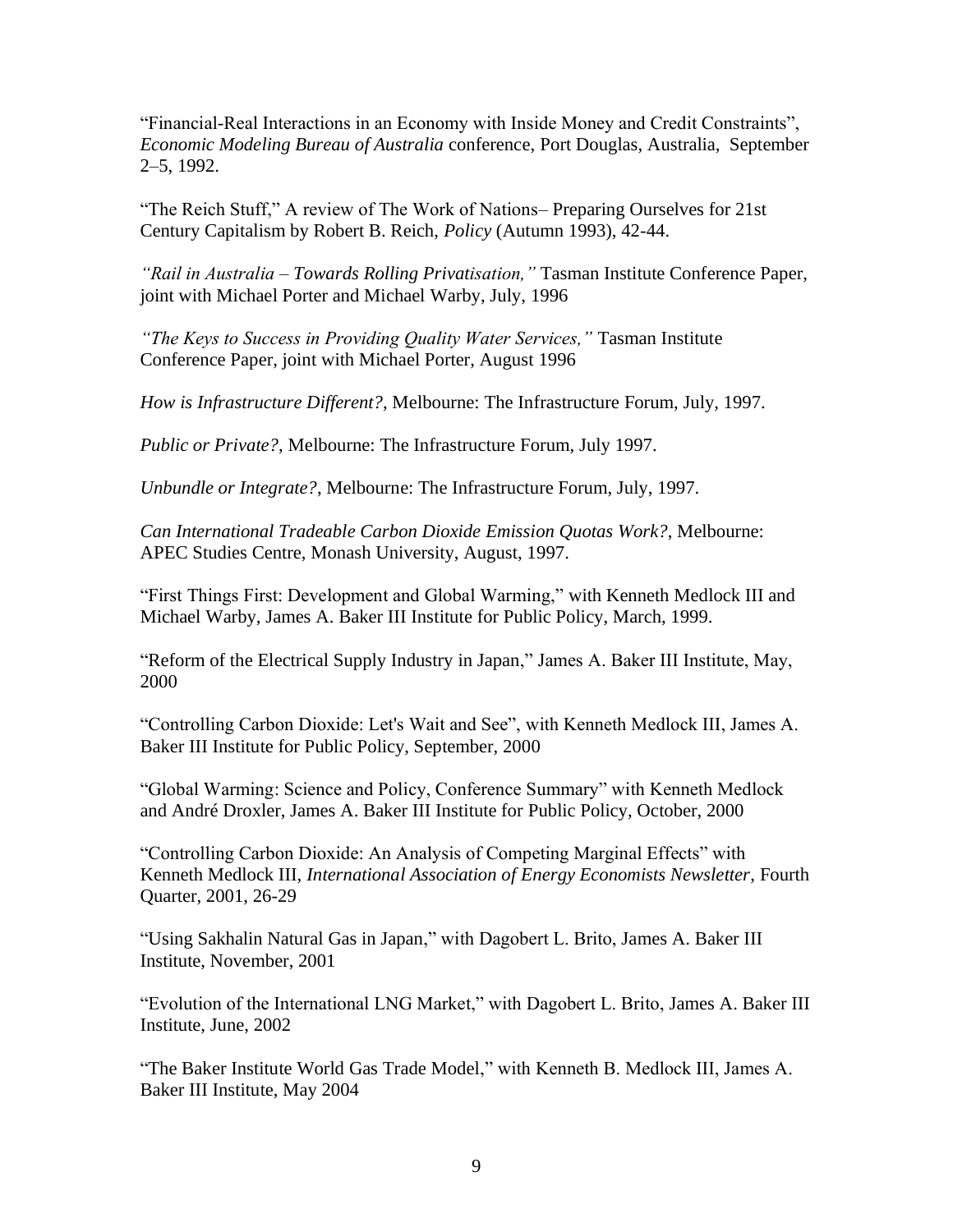"Political and Economic Influences on the Future World Market for Natural Gas," with Kenneth B. Medlock III, James A. Baker III Institute, May 2004

"The Role of Nuclear Power in Enhancing Japan's Energy Security," with Ken Medlock III, Atsuko Saruhashi, Jill Nesbitt, Stacy Eller, James A. Baker III Institute, September 2004

"Russian Natural Gas Supply: Some Implications for Japan," joint with Kenneth Medlock III and Jill Elise Nesbitt, James A. Baker III Institute, October 2004

"The Future World Market For Natural Gas" *Natural Gas & Electricity*, with Kenneth Medlock III, Volume 22, number 1, August 2005,Wiley InterScience

"A Model of the Operation and Development of a National Oil Company," with Kenneth B. Medlock III, James A. Baker III Institute, March 2007

"Empirical Evidence on the Operational Efficiency of National Oil Companies," with Kenneth B. Medlock III and Stacy L. Eller, James A. Baker III Institute, March 2007

"Electricity Sector Demand for Natural Gas in the United States," with Kenneth Medlock III and Jennifer Rosthal, James A. Baker III Institute, November 2007

"International Influences on the Link between U.S. Crude Oil and Natural Gas Prices," , James A. Baker III Institute, November 2007

"The Relationship between Crude Oil and Natural Gas Prices," with Kenneth Medlock III and Jennifer Rosthal, James A. Baker III Institute, November 2007

"North American Security of Natural Gas Supply in a Global Market," James A. Baker III Institute, November 2007

"The Future of Russian Natural Gas Exports," with Ken Medlock, James A. Baker III Institute, May 2008

"Nuclear Power Trends in the World," with Jorge Gonzalez-Gomez, James A. Baker III Institute, May 2008

"Energy Security in a Context of Hyper-Social Mobilization: Insights from Bolivia, with David R. Mares and Kenneth B. Medlock III, James A. Baker III Institute, May 2008

"Climate Policy and Energy Security: Two Sides of the Same Coin?" with Kenneth B. Medlock III, James A. Baker III Institute, May 2008

"Recent Developments in LNG Markets," *USAEE Dialogue*, 23(1), 2014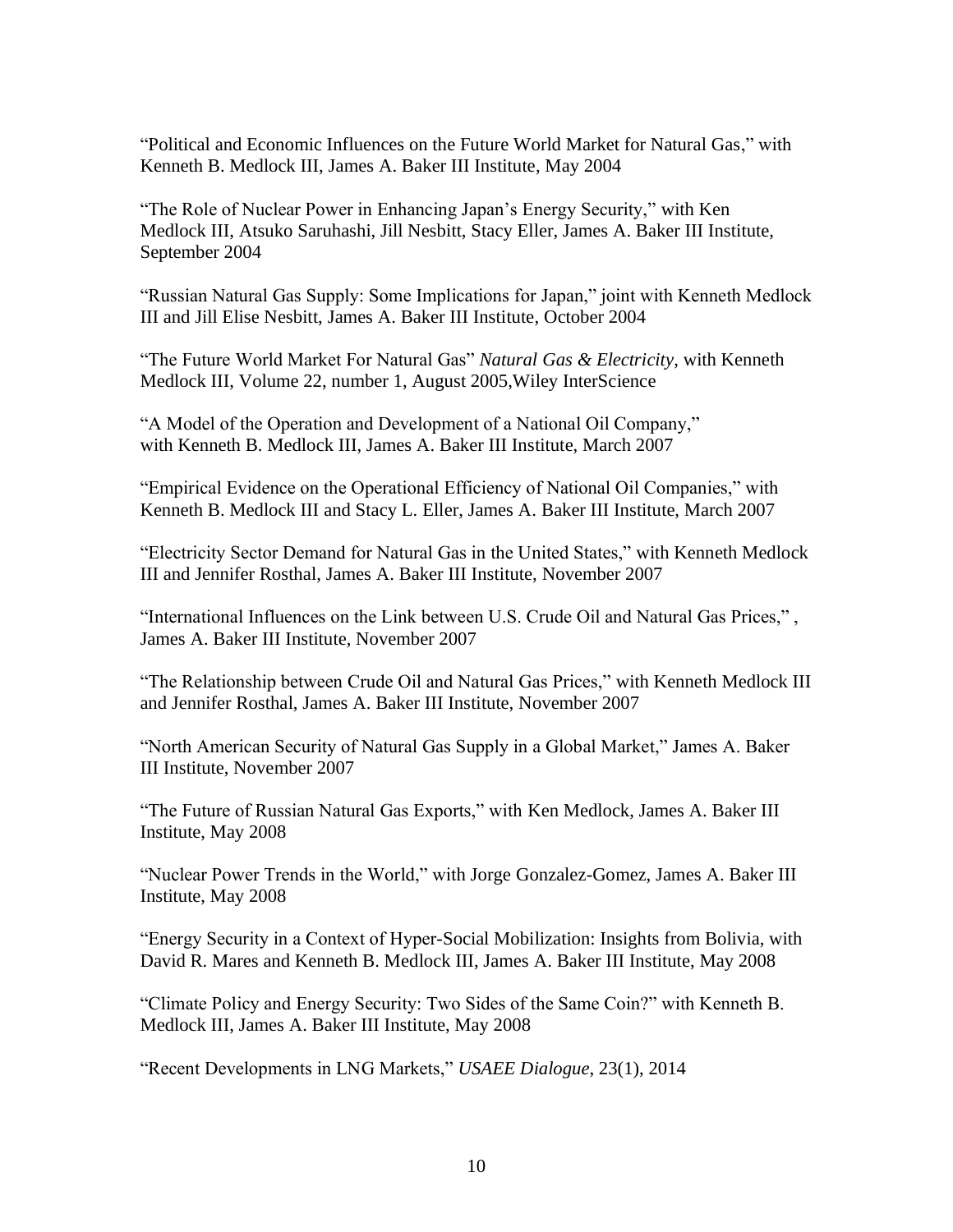"The Market Impacts of New Natural Gas-Directed Policies in the United States," joint with Kenneth B. Medlock III, James A. Baker III Institute, February, 2015

# PROFESSIONAL SERVICE & ACADEMIC HONORS

| President                                                                                                              | 2015                                                                                                                                     |
|------------------------------------------------------------------------------------------------------------------------|------------------------------------------------------------------------------------------------------------------------------------------|
| <b>International Association for Energy Economics</b>                                                                  |                                                                                                                                          |
| Member of the Council<br><b>International Association for Energy Economics</b>                                         | 2013-Present                                                                                                                             |
| President US Association for<br><b>Energy Economics</b>                                                                | 2012                                                                                                                                     |
| Member of the Council<br><b>US Association for Energy Economics</b>                                                    | 2007-12, 2017                                                                                                                            |
| Senior Fellow Award<br><b>US Association for Energy Economics</b>                                                      | 2011                                                                                                                                     |
| Campbell Watkins Award for the best paper 2016<br>published in the <i>Energy Journal</i> , 2015                        |                                                                                                                                          |
| The best paper published in the<br>Economic Record in 1990                                                             | Economic Society of Australia and<br>New Zealand                                                                                         |
| Lily Honor Scholarship                                                                                                 | University of Chicago, 1977-80                                                                                                           |
| Master's Scholarship                                                                                                   | <b>Australian National University, 1976-77</b>                                                                                           |
| <b>Australian Statistical Society Prize</b>                                                                            | 1973                                                                                                                                     |
| National Undergraduate Scholarship                                                                                     | Australian National University, 1971-74                                                                                                  |
| Placed 3rd in Mathematics,<br>5th in Science, 7th in Geography                                                         | NSW Higher School Certificate, 1970                                                                                                      |
| <b>RESEARCH FUNDING</b>                                                                                                |                                                                                                                                          |
| 1999 – present, James A. Baker III Institute<br>for Public Policy,<br>2000-2001, McGovern Foundation<br>2000-2003, NSF | Energy economics<br>Alcohol abuse by HISD students<br>Probability Assessments with an<br>Application to Environmental<br>Decision-Making |